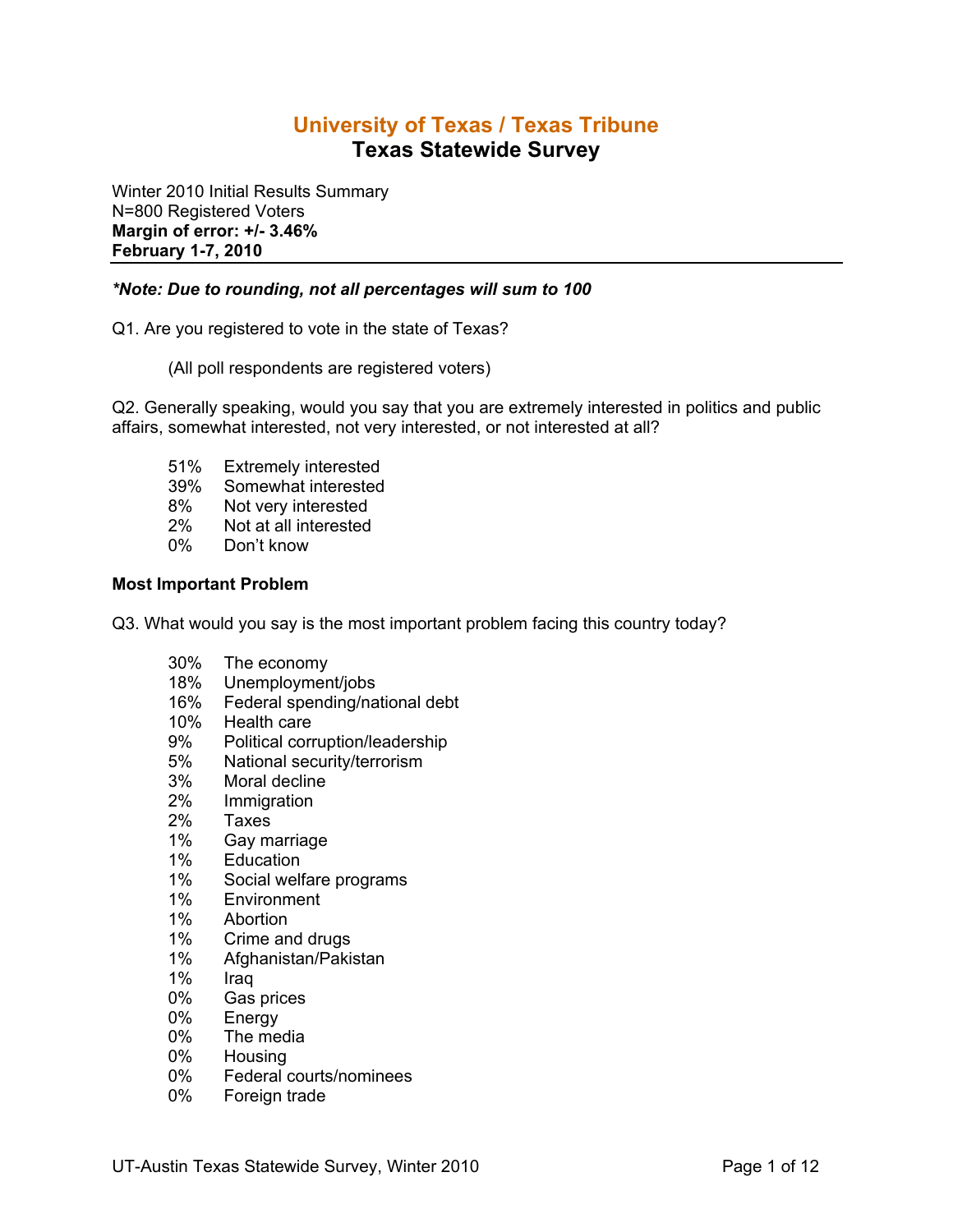0% Voting system

Q4. What would you say is the most important problem facing the state of Texas today?

- 19% Unemployment/jobs
- 16% Immigration
- 14% The economy
- 14% Border security
- 8% Political corruption/leadership
- 6% Health care<br>6% Education
- **Education**
- 3% State government spending
- 2% Moral decline
- 2% Taxes
- 2% Social welfare programs
- 2% Transportation
- 1% Gas prices
- 1% Crime and drugs<br>1% Insurance rates
- Insurance rates
- 
- 1% Water supply<br>1% Gav marriage Gay marriage
- 1% Energy
- 1% Environment
- 1% The media
- 1% Housing
- 0% Abortion
- 0% State courts
- 0% Voting system

#### **Retrospective Assessments**

Q5. How would you rate the job Barack Obama has done as president? Would you say that you…

- 21% Approve strongly<br>20% Approve somewh
- Approve somewhat
- 7% Neither approve nor disapprove
- 10% Disapprove somewhat
- 40% Disapprove strongly
- 2% Don't know

Q6. How would you rate the job Rick Perry has done as governor? Would you say that you…

- 11% Approve strongly
- 27% Approve somewhat
- 17% Neither approve nor disapprove
- 17% Disapprove somewhat<br>23% Disapprove strongly
- Disapprove strongly
- 4% Don't know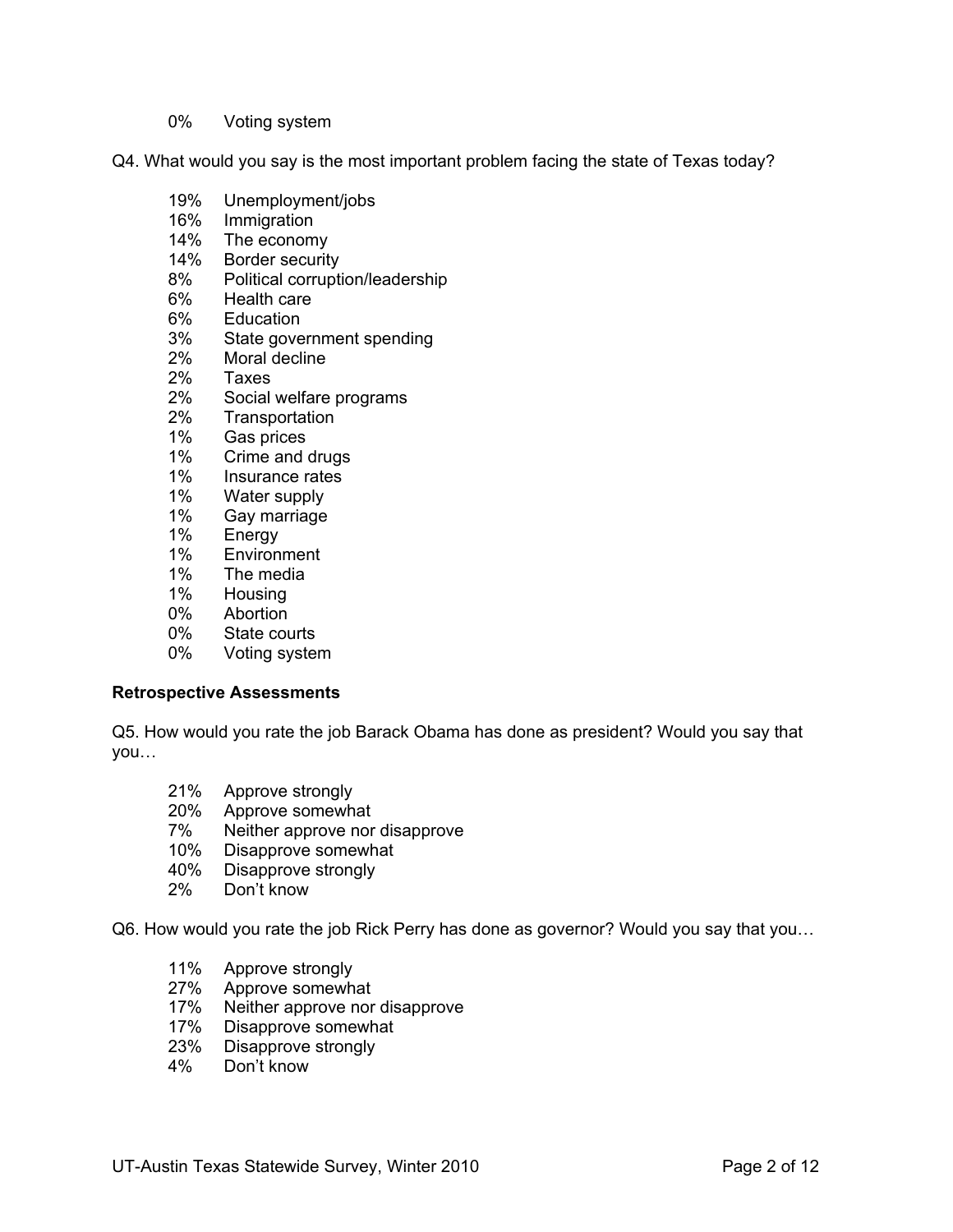Q7. How would you rate the job Kay Bailey Hutchison has done as U.S. Senator? Would you say that you…?

- 8% Approve strongly
- 28% Approve somewhat
- 23% Neither approve nor disapprove
- 20% Disapprove somewhat
- 15% Disapprove strongly
- 7% Don't know

Q8. Thinking about the country, do you think that things are headed in the right direction, or do you think that things are headed off on the wrong track?

- 31% Right direction
- 56% Wrong track
- 13% Don't know

Q9. Thinking about the state of Texas, do you think that things are headed in the right direction, or do you think that things are headed off on the wrong track?

- 43% Right direction
- 37% Wrong track
- 20% Don't know

Q10. Compared to a year ago, would you say that the country is economically a lot better off, somewhat better off, about the same, somewhat worse off, or a lot worse off?

- 3% A lot better off
- 25% Somewhat better off
- 19% About the same
- 23% Somewhat worse off
- 29% A lot worse off
- 1% Don't know

Q11. Now thinking specifically about Texas, do you believe that economic conditions in Texas are getting better or worse?

- 38% Better
- 40% Worse
- 22% Don't know

Q12. Compared to a year ago, would you say that you and your family are economically a lot better off, somewhat better off, about the same, somewhat worse off, or a lot worse off?

- 3% A lot better off
- 14% Somewhat better off
- 41% About the same
- 29% Somewhat worse off
- 12% A lot worse off
- 2% Don't know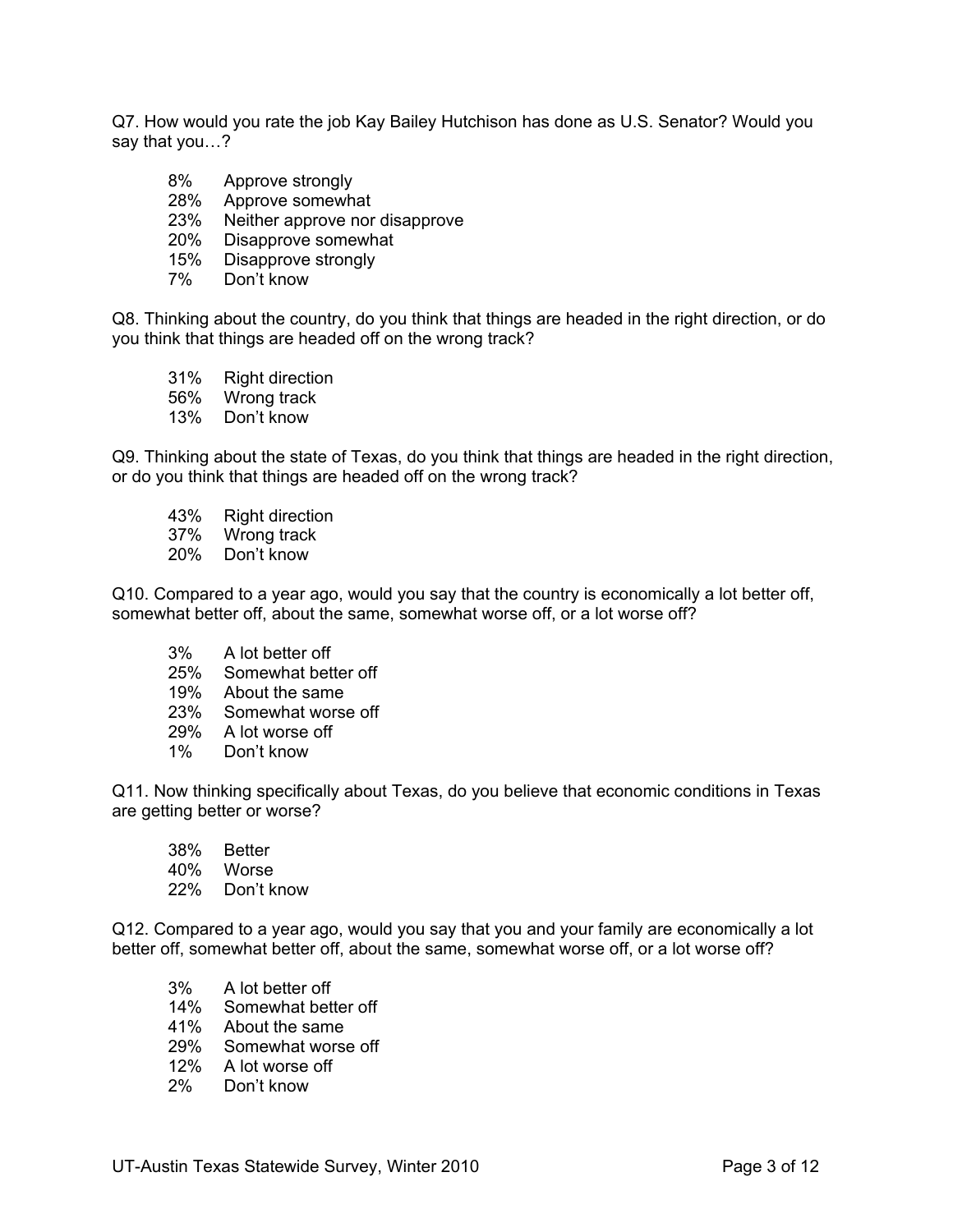Q27. On a scale from 1 to 7, where 1 is extremely liberal, 7 is extremely conservative, and 4 is exactly in the middle, where would you place yourself?

- 3% (1) Extremely liberal 7% (2) 9% (3) 27% (4) In the middle 14% (5) 26% (6) 11% (7) Extremely conservative
- 3% Don't know

Now, on the same scale, where would you place the following politicians:

Q28. Rick Perry?

- 3% (1) Extremely liberal 1% (2) 3% (3) 14% (4) In the middle 18% (5) 25% (6) 26% (7) Extremely conservative
- 10% Don't know

Q29. Kay Bailey Hutchison?

- 2% (1) Extremely liberal
- 2% (2)
- 9% (3)
- 21% (4) In the middle
- 20% (5)
- 21% (6)
- 15% (7) Extremely conservative
- 12% Don't know

Q30. Debra Medina?

- 1% (1) Extremely liberal
- 1% (2)
- 5% (3)
- 12% (4) In the middle
- 11% (5)
- $13\%$  (6)<br> $14\%$  (7)
- $(7)$  Extremely conservative
- 43% Don't know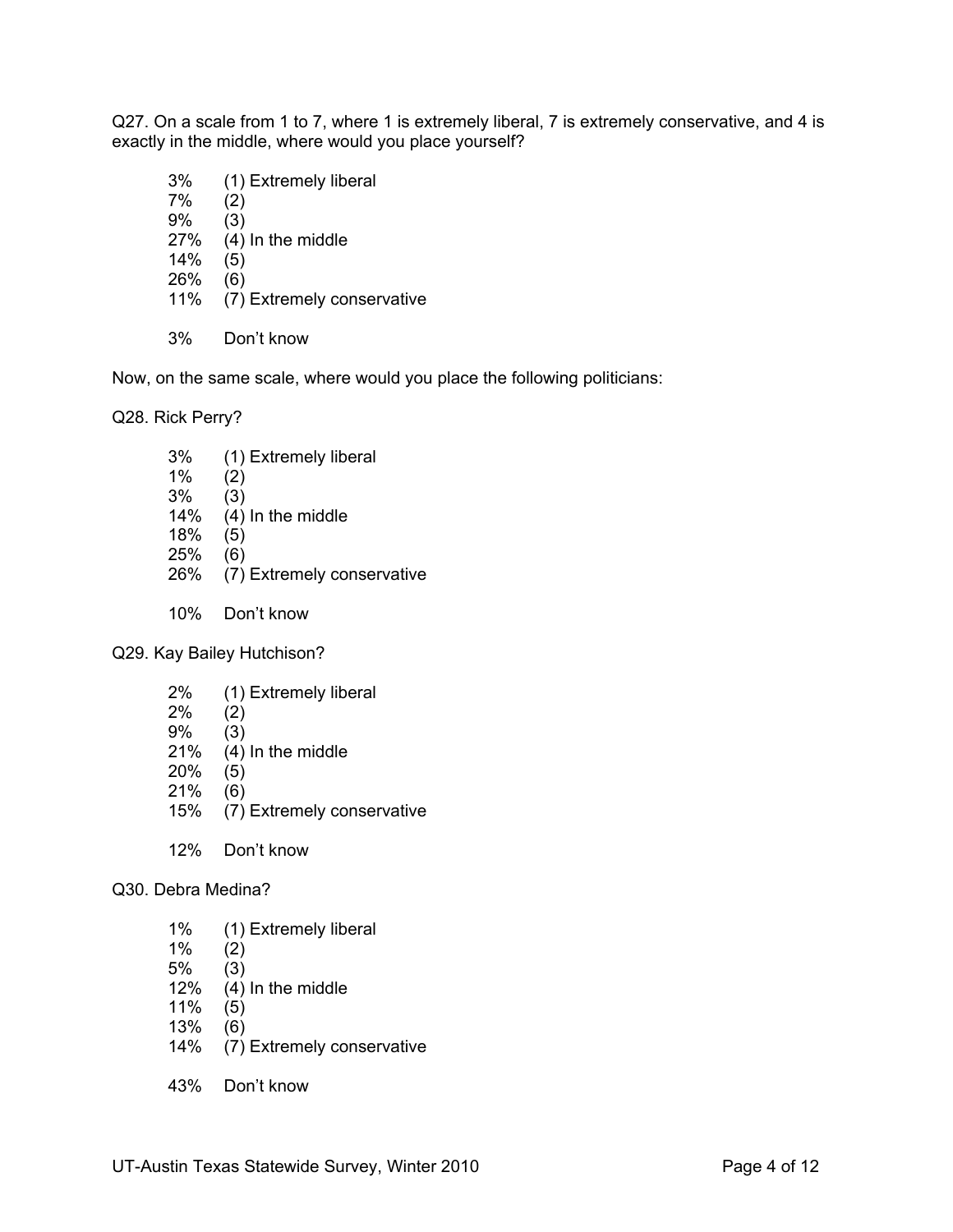## Q31. Bill White?

- 6% (1) Extremely liberal
- 11% (2)
- 18% (3)
- 24% (4) In the middle
- 6% (5)
- 2% (6)
- 2% (7) Extremely conservative
- 31% Don't know

Q32. Farouk Shami?

- 9% (1) Extremely liberal
- 13% (2)
- 12% (3)
- 13% (4) In the middle
- 4% (5)
- 2% (6)
- 1% (7) Extremely conservative
- 47% Don't know

Q33. **[Asked if respondent selected 1 or 2 in Q13]** People want a great many things from their candidates for public office. Using a 0-10 scale, where 10 means "extremely important," 0 means "extremely unimportant," and 5 means "neither important nor unimportant," please rate how important the following specific factors are for YOUR vote in the 2010 Texas gubernatorial primary election.

a. Choosing a nominee who will not reward political and financial supporters with job appointments.

mean=8.37; stdev=2.38; n=362

b. Choosing a nominee who is not influenced by politics in Washington, DC.

mean=8.58; stdev=2.27; n=364

c. Choosing a nominee whose political beliefs most closely resemble mine.

mean=8.83; stdev=1.64; n=365

d. Choosing a nominee who has a record of government experience.

mean=6.97; stdev=2.88; n=365

e. Choosing a nominee who will bring a fresh new perspective to state government.

mean=7.07; stdev=2.69; n=365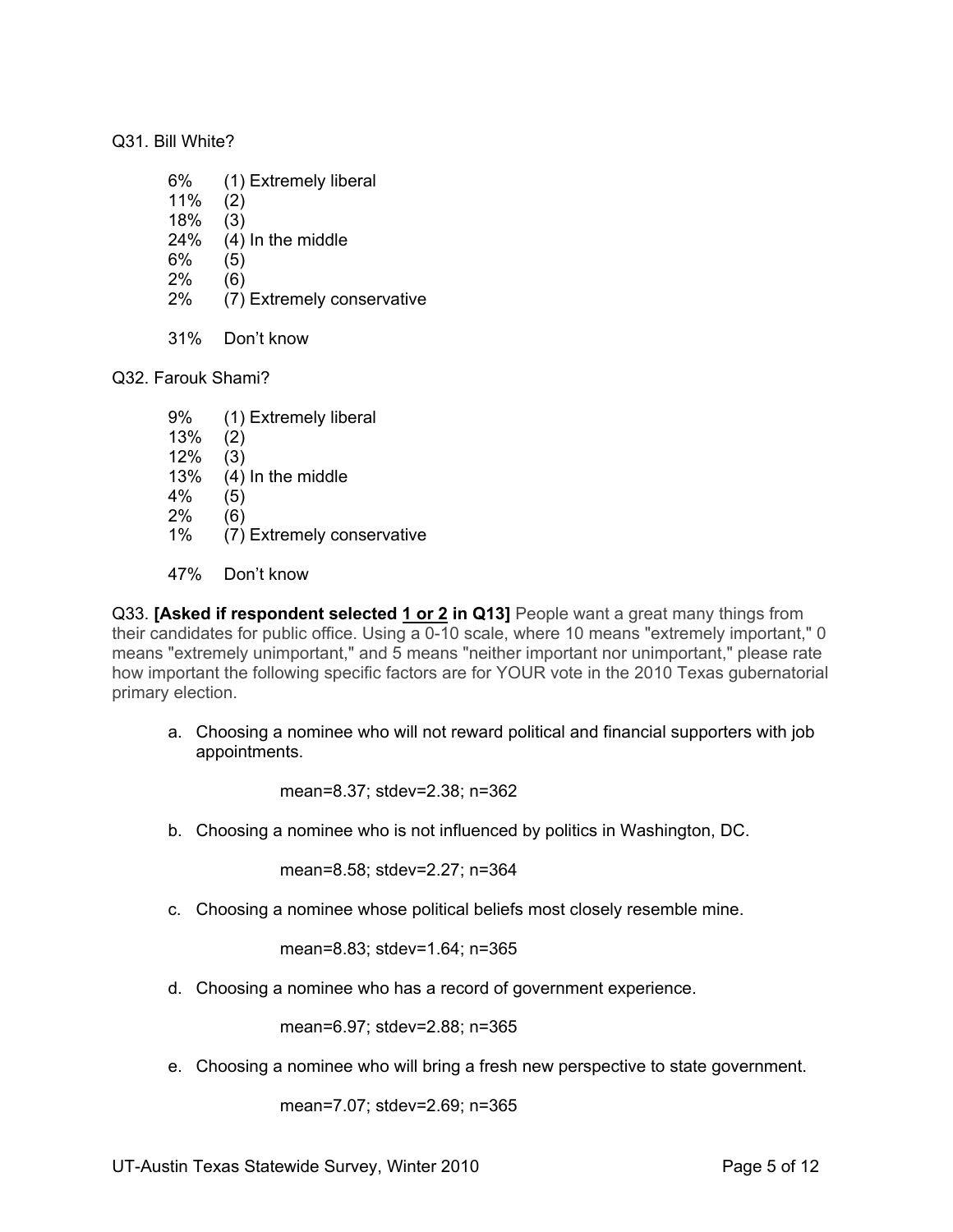f. Choosing a nominee who is most likely to win in the general election and keep the governor's mansion in Republican control.

mean=7.42; stdev=2.87; n=365

g. Choosing a nominee who will drastically shrink the size and role of state government.

mean=7.82; stdev=2.67; n=362

Q34. **[Asked if respondent selected 3 or 4 in Q13]** People want a great many things from their candidates for public office. Using a 0-10 scale, where 10 means "extremely important," 0 means "extremely unimportant," and 5 means "neither important nor unimportant," please rate how important the following specific factors are for YOUR vote in the 2010 Texas gubernatorial primary election.

a. Choosing a nominee who is a political outsider and will bring a fresh new perspective to state government.

mean=5.86; stdev=3.12; n=251

b. Choosing a nominee who grew up in Texas and understands the state well.

mean=6.22; stdev=3.04; n=252

c. Choosing a nominee whose political beliefs most closely resemble mine.

mean=8.16; stdev=2.20; n=254

d. Choosing a nominee who has a life story that proves he can overcome adversity.

mean=5.81; stdev=3.06; n=254

e. Choosing a nominee who has a record of government experience.

mean=6.36; stdev=2.66; n=252

f. Choosing a nominee who is most likely to win in the general election and give Texas its first Democratic governor since 1994.

mean=7.79; stdev=2.84; n=251

Q35. How would you assess the differences between the political/policy views of Rick Perry and the political/policy views of Kay Bailey Hutchison?

- 11% Their views differ greatly
- 45% Their views differ somewhat
- 23% Their views are largely the same
- 6% Their views are almost entirely the same
- 14% Don't know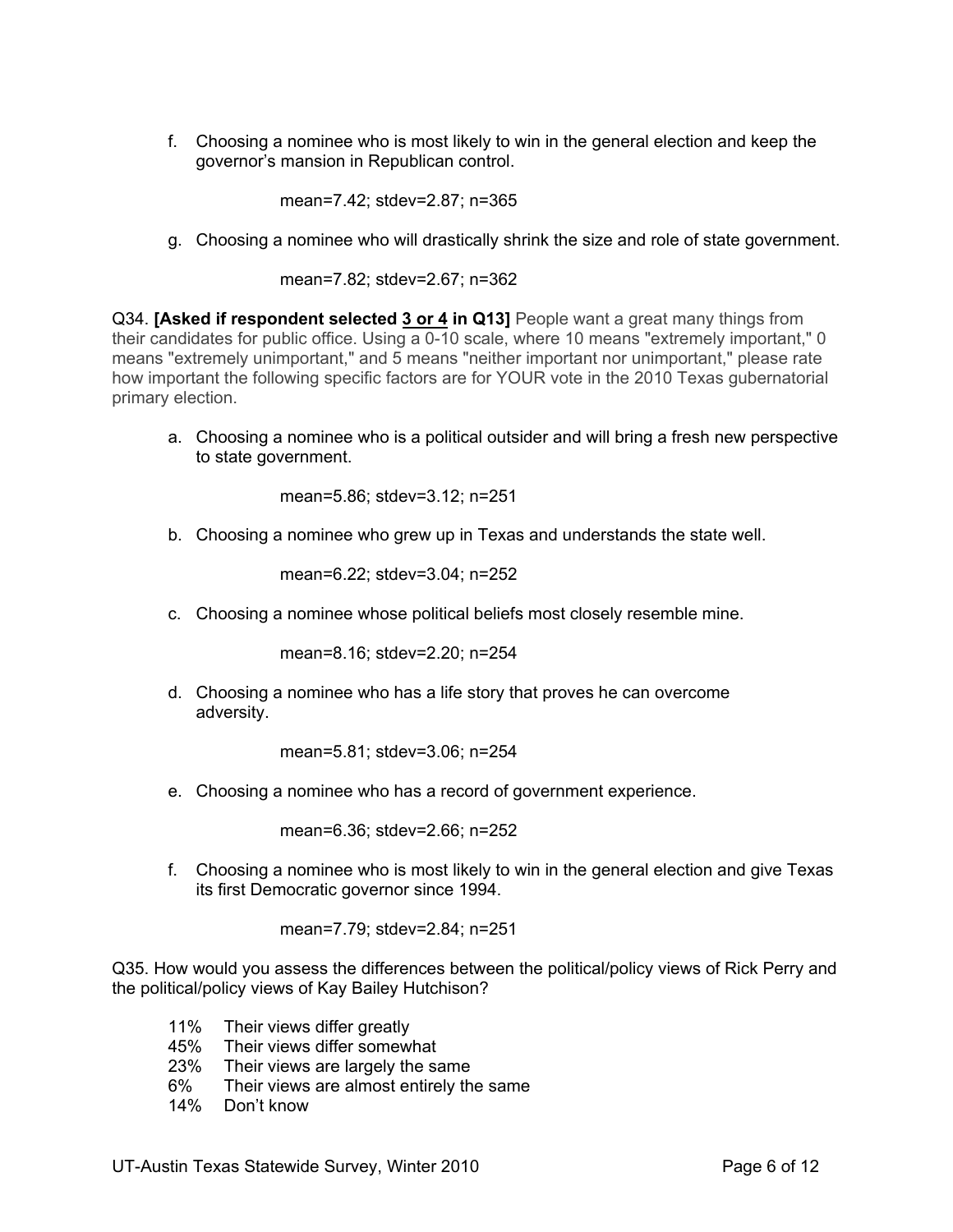Q36. How would you assess the differences between the political/policy views of Bill White and the political/policy views of Farouk Shami?

- 9% Their views differ greatly
- 21% Their views differ somewhat
- 13% Their views are largely the same
- 2% Their views are almost entirely the same
- 55% Don't know

## **Policy Questions**

Q40. Some people feel there should be a government insurance plan which would cover all medical and hospital expenses for everyone. Suppose these people are at one end of a scale, at point 1. Others feel that all medical expenses should be paid by individuals through private insurance plans like Blue Cross or other company paid plans. Suppose these people are at the other end, at point 7. Other people have opinions somewhere in between. Where would you place yourself on this scale, or haven't you thought much about this?

|       | 14% 1 (There should be a government insurance plan for everyone) |
|-------|------------------------------------------------------------------|
| 10% 2 |                                                                  |

- 9% 3
- 15% 4
- 12% 5
- 12% 6
- 25% 7 (Medical expenses should be paid by individuals through private plans)
- 5% Don't know

Q41. What is your opinion on gay marriage or civil unions?

- 28% Gays and lesbians should have the right to marry.<br>35% Gays and lesbians should have the right to civil un
- 35% Gays and lesbians should have the right to civil unions but not marriage.
- Gays and lesbians should not have the right to civil unions or marriage.
- 7% Don't know

Q42. Which of the following best characterizes your opinion on the death penalty for those convicted of violent crimes?

- 53% Strongly support.
- 25% Somewhat support.<br>10% Somewhat oppose.
- 10% Somewhat oppose.<br>8% Strongly oppose
- Strongly oppose
- 4% Don't know

Q43. Generally speaking, do you believe the death penalty is applied fairly or unfairly in Texas today?

- 59% Fairly
- 27% Unfairly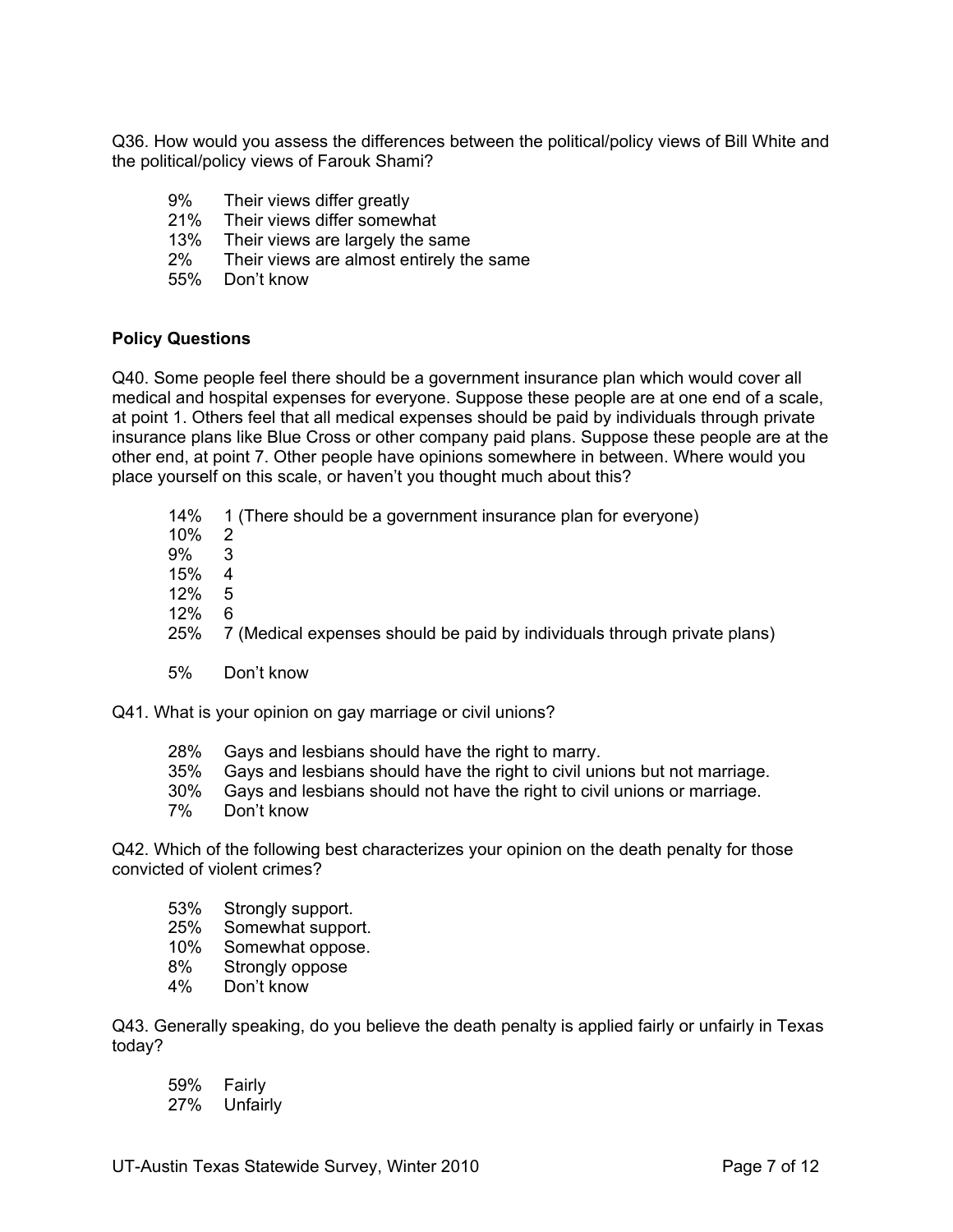14% Don't know

Q44. Gambling policy was discussed by the Texas legislature this past session. Which of the following gambling policy proposals would you most support?

- 10% Banning all gambling and gaming in Texas
- 21% Leaving current gambling laws unchanged
- 13% Allowing limited expansion of gambling, but only in existing locations
- 6% Expanding gambling but only to Indian reservations
- 40% Allowing full casino gambling in Texas
- 10% Don't know

Q45. How strongly do you agree or disagree with the following statement: Generally speaking, the way state government runs in Texas serves as a good model for other states to follow?

- 18% Strongly agree
- 39% Somewhat agree
- 17% Somewhat disagree
- 14% Strongly disagree
- 12% Don't know

## **Political Knowledge**

INFO1. Which position does Nancy Pelosi hold in the current federal government?

- 1% Secretary of the Treasury<br>1% Secretary of State
- Secretary of State
- 86% Speaker of the House
- 2% U.S. Senator
- 10% Don't know

INFO2. What is the majority party in the Texas Senate?

- 16% Democrats
- 73% Republicans
- 12% Don't know

INFO3. How often does the Texas state legislature meet?

- 36% Every year
- 31% Every other year
- 6% Every four years
- 27% Don't know

#### **Political Orientation**

We're almost done. Now we just have a few basic questions for statistical purposes.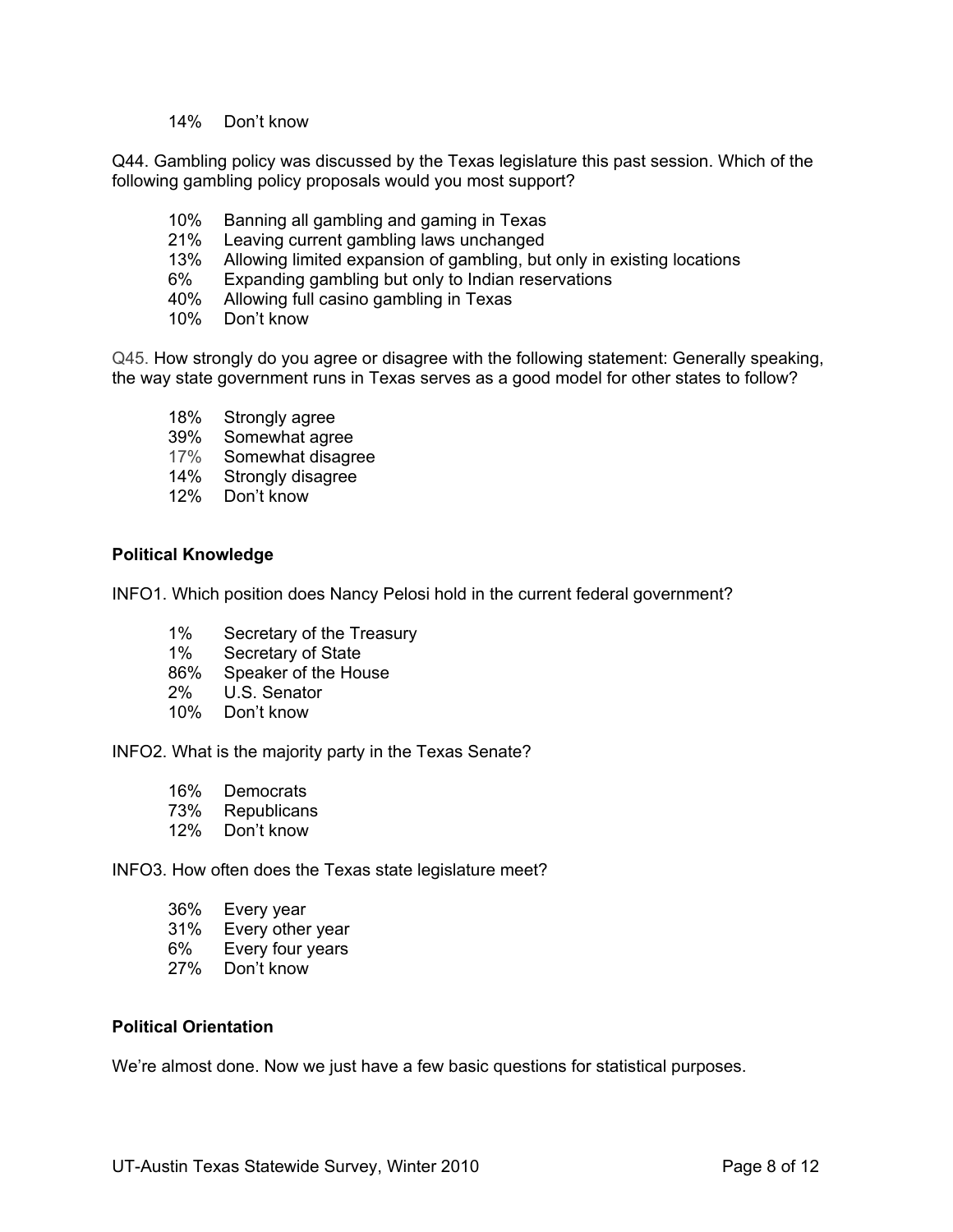LIBCON. On a scale from 1 to 7, where 1 is extremely liberal, 7 is extremely conservative, and 4 is exactly in the middle, where would you place yourself?

- 4% (1) Extremely liberal
- 8% (2)
- 10% (3)
- 28% (4) In the middle
- 16% (5)
- 25% (6)
- 11% (7) Extremely conservative

PID3. Generally speaking, would you say that you usually think of yourself as a…

- 38% Democrat
- 19% Independent
- 39% Republican
- 1% Other
- 3% Not sure

PID7. Generally speaking, would you say that you usually think of yourself as a…

- 28% Strong Democrat<br>12% Not very strong De
- Not very strong Democrat
- 5% Lean Democrat
- 6% Independent
- 
- 8% Lean Republican<br>14% Not very strong R Not very strong Republican
- 26% Strong Republican
- 1% Other

*This is the PID7 variable in the available spss dataset. It derives as follows: respondents who answer that they are Democrats or Republicans for PID3 are then asked if they consider themselves to be strong Democrats (Republicans) or not so strong Democrats (Republicans). If they respond to PID3 by indicating that they are independents, they are then asked if they lean toward one party or the other or are pure independents. Respondents who select Other or Not Sure in PID3 are also asked whether they lean Republican or Democrat. All of these responses are incorporated into the PID7 variable.* 

#### **Demographics**

AGE. Please indicate your age group.

13% 18-29 28% 30-44 33% 45-64 26% 65 and up

COUNTY. In which county do you reside?

See dataset.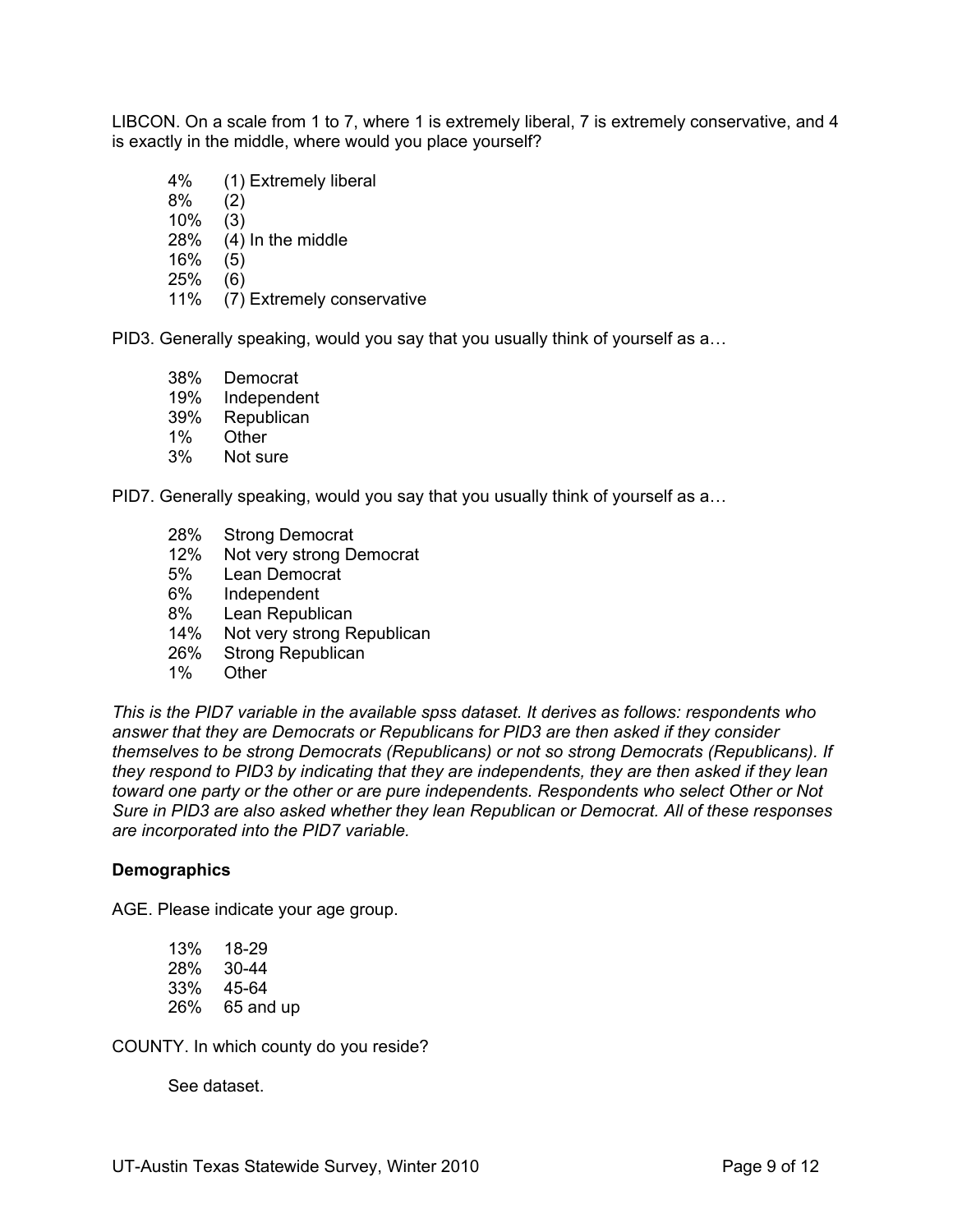LOCATE. Would you say that you live in an urban, suburban, or rural community?

31% Urban 49% Suburban 20% Rural

METRO. Do you live in the Houston, Dallas-Fort Worth, San Antonio, or Austin metropolitan areas?

20% Yes, I live in the Houston area. 31% Yes, I live the Dallas-Fort Worth area 9% Yes, I live in the San Antonio area 11% Yes, I live in the Austin area 30% No, I live in another part of Texas.

CHILD. How many children are currently living with you?

17% One 15% Two **Three** 2% Four or more 60% None

INCOME. In which category would you place your household income last year?

| 2%  | Less than \$10,000     |
|-----|------------------------|
| 4%  | \$10,000 to \$14,999   |
| 4%  | \$15,000 to \$19,999   |
| 4%  | \$20,000 to \$24,999   |
| 6%  | \$25,000 to 29,999     |
| 10% | \$30,000 to \$39,999   |
| 11% | \$40,000 to \$49,999   |
| 9%  | \$50,000 to \$59,999   |
| 7%  | \$60,000 to \$69,999   |
| 7%  | \$70,000 to \$79,999   |
| 9%  | \$80,000 to \$99,999   |
| 5%  | \$100,000 to \$119,999 |
| 6%  | \$120,000 to \$149,999 |
| 6%  | \$150,000 or more      |
| 10% | Prefer not to say      |
|     |                        |

EDU. What is the highest level of education that you received?

- 2% Less than high school
- 35% High school degree
- 29% Some college
- 5% Two-year college degree
- 21% Four-year college degree
- 8% Post-graduate degree

RELIG. What is your religious affiliation? **[No open response on "other"]**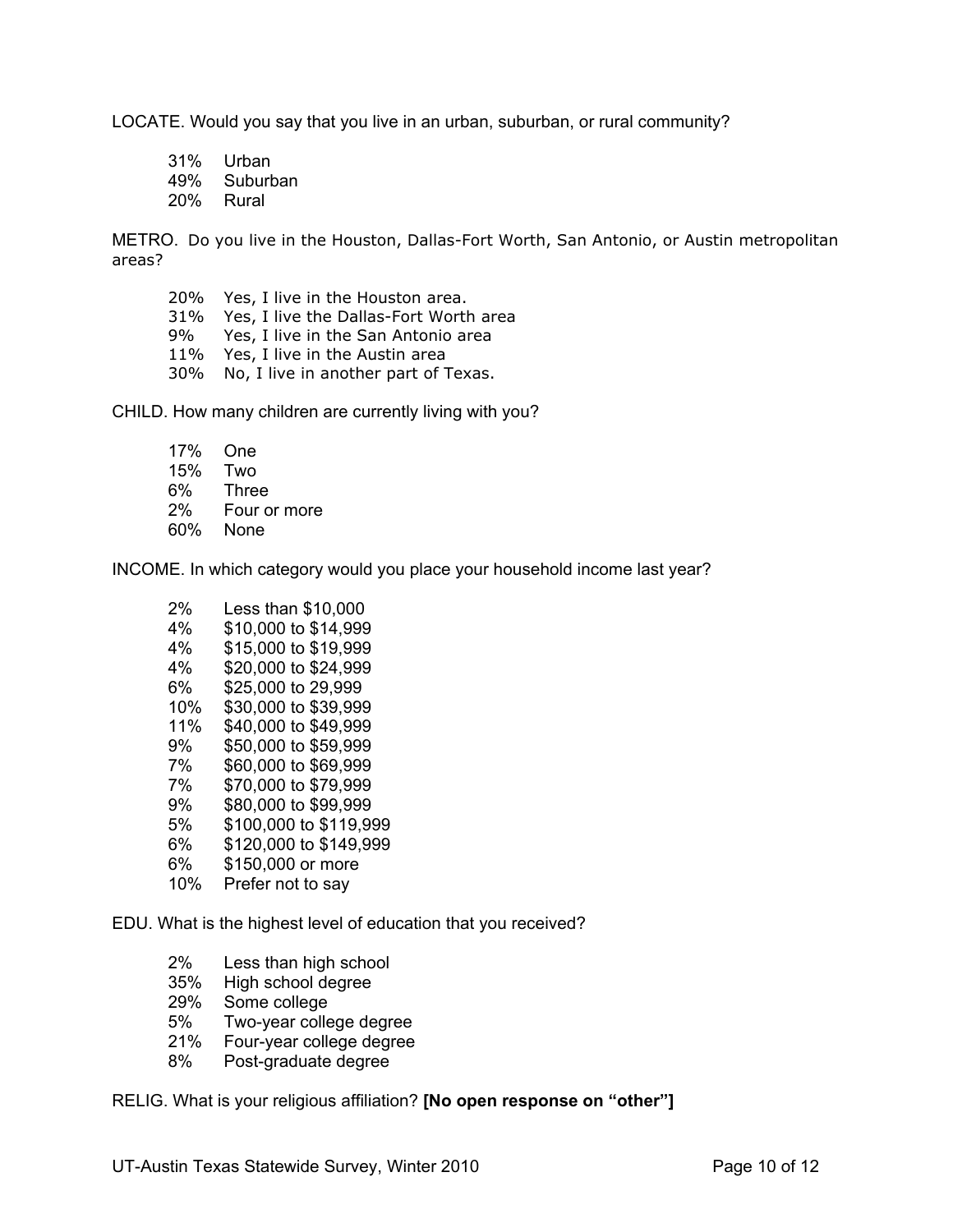- 4% Agnostic
- 2% Assembly of God\*<br>2% Atheist
- 2% Atheist<br>20% Baptist\*
- Baptist\*
- 0% Buddhist
- 20% Catholic\*
- 3% Church of Christ
- 1% Church of God
- 1% Disciples of Christ<br>2% Episcopal/Anglican\*
- Episcopal/Anglican\*
- 0% Hindu
- 1% Jewish
- 2% Lutheran\*
- 6% Methodist\*
- 1% Mormon
- 1% Muslim/Islam
- 10% Nondenominational Christian\*
- 0% Orthodox/Eastern Orthodox\*
- 3% Pentecostal\*
- 3% Presbyterian\*
- 3% Protestant (non-specific)\*
- 0% Reformed\*
- 0% Unitarian/Universalist
- 0% United Church of Christ\*
- 8% Spiritual but not religious
- 7% Other\*
- 1% Don't know

RACE. What race do you consider yourself to be?

- 61% White
- 14% African American
- 20% Hispanic or Latino
- 1% Asian/Pacific Islander
- 0% Native American
- 4% Multi-racial

NATIVE1. **[Asked if respondent indicated they are Hispanic or Latino]** Were you born in the United States or Puerto Rico, or in another country?

- 91% Born in the United States or Puerto Rico
- 9% Born in another country

NATIVE2. **[Asked if respondent indicated they were born in the United States for NATIVE1]** Were your parents born in the United States or Puerto Rico, or another country?

- 58% Both of my parents were born in the United States or Puerto Rico
- 17% One of my parents was born in another country
- 24% Both of my parents were both in another country